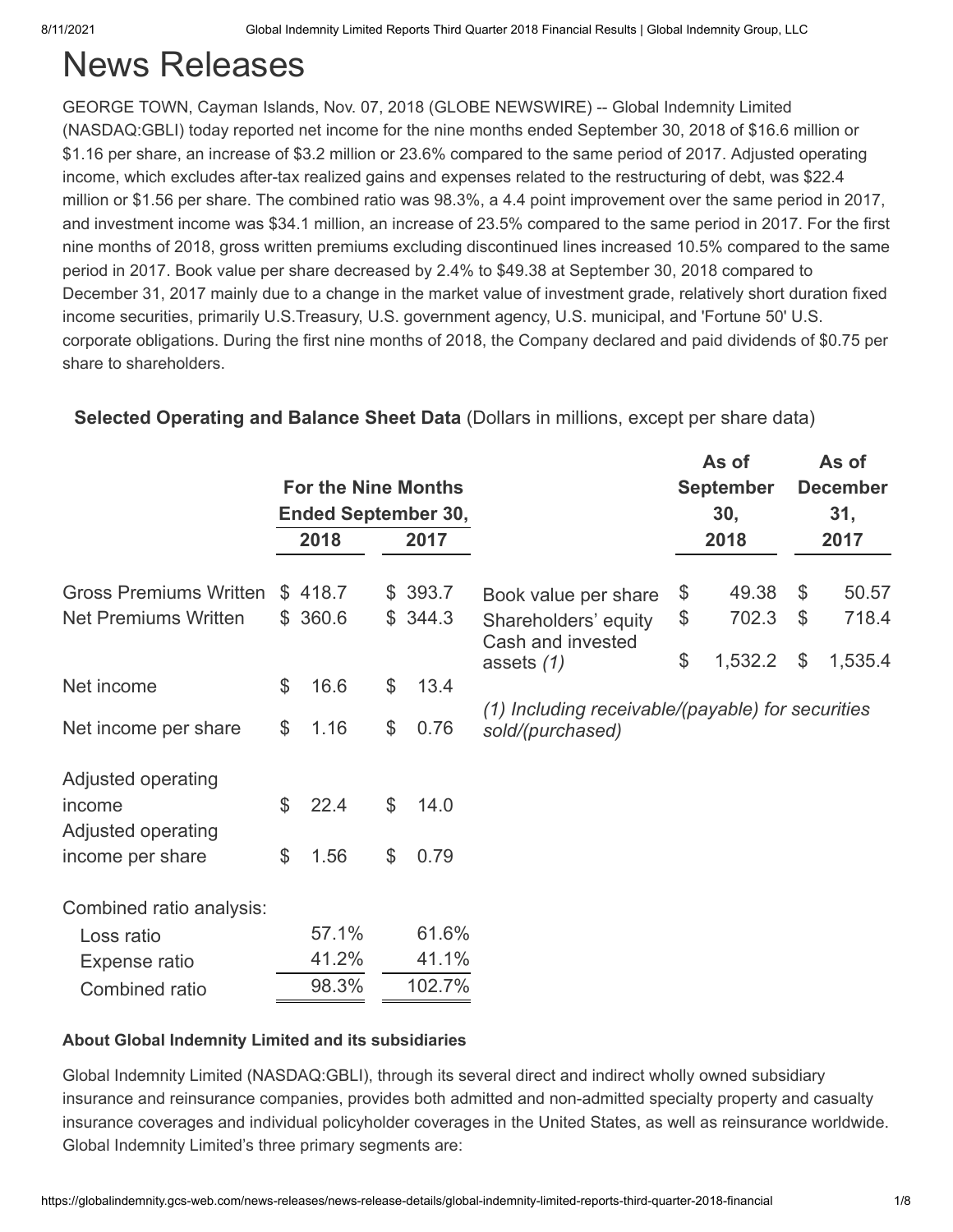- **United States Based Commercial Lines Operations**
- **United States Based Personal Lines Operations**
- **Bermuda Based Reinsurance Operations**

For more information, visit the Global Indemnity Limited's website at http://www.globalindemnity.ky [\(https://www.globenewswire.com/Tracker?data=rvmqlQw74Lnc\\_pjwRqoV6kKcSpHJ9dmETi\\_6FXF-](https://www.globenewswire.com/Tracker?data=rvmqlQw74Lnc_pjwRqoV6kKcSpHJ9dmETi_6FXF-6QPtQiQtv2Qft9cKY0urbUet1bXQE1MZoZgCuGEOlzMfcQiQNq6A-Eyxp25VD5KhRE4=)6QPtQiQtv2Qft9cKY0urbUet1bXQE1MZoZgCuGEOlzMfcQiQNq6A-Eyxp25VD5KhRE4=).

#### *Forward-Looking Information*

*The forward-looking statements contained in this press release [1] do not address a number of risks and uncertainties. Investors are cautioned that Global Indemnity's actual results may be materially different from the estimates expressed in, or implied, or projected by, the forward looking statements. These statements are based on estimates and information available to us at the time of this press release. All forward-looking statements in this press release are based on information available to Global Indemnity as of the date hereof. The foregoing review of factors that could cause actual financial or operating performance to differ materially from expectations is not exhaustive. Please see Global Indemnity's filings with the Securities and Exchange Commission for a discussion of risks and uncertainties which could impact the company and for a more detailed explication regarding forwardlooking statements. Global Indemnity does not assume any obligation to update the forward-looking statements provided to reflect events that occur or circumstances that exist after the date on which they were made.*

<sup>1</sup> Disseminated pursuant to the "safe harbor" provisions of Section 21E of the Security Exchange Act of 1934.

#### **Global Indemnity Limited's Combined Ratio for the Nine Months Ended September 30, 2018 and 2017**

The combined ratio decreased to 98.3% (Loss Ratio 57.1% and Expense Ratio 41.2%) for the nine months ended September 30, 2018 compared to 102.7% (Loss Ratio 61.6% and Expense Ratio 41.1%) for the nine months ended September 30, 2017.

- The current accident year property loss ratio improved by 8.2 points to 67.0% in 2018 from 75.2% in 2017 primarily due to lower catastrophe losses in both the U.S. Insurance Operations and Reinsurance Operations.
- The current accident year casualty loss ratio improved by 4.1 points to 60.7% in 2018 from 64.8% in 2017 primarily due to lower reported claims frequency and severity within Personal Lines.

Calendar year results for the nine months ended September 30, 2018 include \$27.5 million in favorable development, which was driven by lower than expected claims severity experienced across multiple prior accident years within Commercial Lines and Personal Lines as well as a reduction related to the Company's property treaties for multiple prior accident years within the Reinsurance Operations.

### **Global Indemnity Limited's Gross and Net Premiums Written Results by Segment for the Nine Months Ended September 30, 2018 and 2017**

|                                    | Nine Months Ended September 30, |                               |  |            |  |                             |  |         |  |  |
|------------------------------------|---------------------------------|-------------------------------|--|------------|--|-----------------------------|--|---------|--|--|
|                                    |                                 | <b>Gross Premiums Written</b> |  |            |  | <b>Net Premiums Written</b> |  |         |  |  |
|                                    |                                 | 2018                          |  | 2017       |  | 2018                        |  | 2017    |  |  |
| <b>Commercial Lines Operations</b> |                                 | 186,906 \$                    |  | 155,555 \$ |  | 165,806 \$                  |  | 136,868 |  |  |
| <b>Personal Lines Operations</b>   |                                 | 192.771                       |  | 191,857    |  | 154,145                     |  | 161,142 |  |  |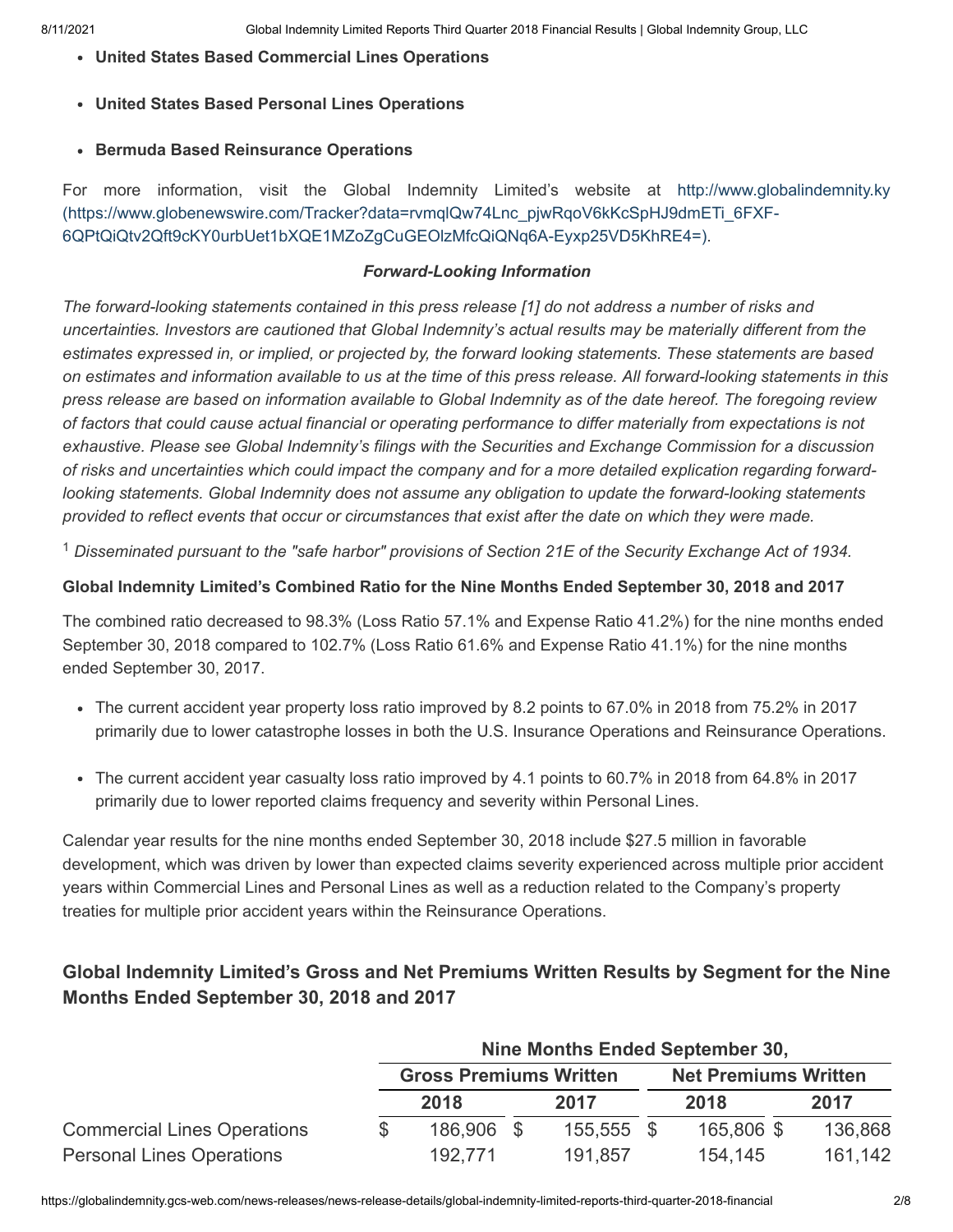| Total                                |                                                                                                     | 418.670  | 393.699 | 360,557 \$ | 344,348                  |
|--------------------------------------|-----------------------------------------------------------------------------------------------------|----------|---------|------------|--------------------------|
| <b>Business Fronted for Assurant</b> |                                                                                                     | (1, 859) | (185)   | -          | $\overline{\phantom{a}}$ |
| <b>Runoff</b>                        |                                                                                                     | 887      | 1.100   | 647        | 994                      |
| <b>Reinsurance Operations</b>        |                                                                                                     | 39,965   | 45,372  | 39,959     | 45,344                   |
| 8/11/2021                            | Global Indemnity Limited Reports Third Quarter 2018 Financial Results   Global Indemnity Group, LLC |          |         |            |                          |

**Commercial Lines Operations:** Gross premiums written and net premiums written increased 20.2% and 21.1%, respectively, for the nine months ended September 30, 2018 as compared to the same period in 2017. This increase is driven by rate increases, some new programs and increased interactions with agents.

**Personal Lines Operations:** Gross premiums written increased by 0.5% and net premiums written decreased by 4.3% for the nine months ended September 30, 2018 as compared to the same period in 2017. The decrease in net premiums written was primarily due to additional premiums being ceded that became effective on April 15, 2017.

**Reinsurance Operations:** Gross premiums written and net premiums written both decreased 11.9% for the nine months ended September 30, 2018, as compared to the same period in 2017, mainly due to the non-renewal of a treaty partially offset by growth in other treaties.

Note: Tables Follow

# **Global Indemnity Limited Consolidated Statements of Operations**

### (Unaudited)

(Dollars and shares in thousands, except per share data)

|                                          |                | <b>For the Three Months</b><br><b>Ended September 30,</b> | <b>For the Nine Months</b><br><b>Ended September 30,</b> |                           |
|------------------------------------------|----------------|-----------------------------------------------------------|----------------------------------------------------------|---------------------------|
|                                          | 2018           | 2017                                                      | 2018                                                     | 2017                      |
| Gross premiums written                   | \$135,606      | \$126,054                                                 | \$418,670                                                | \$393,699                 |
| Net premiums written                     | 116,233<br>S   | 109,045<br>\$                                             | 360,557<br>$\mathfrak{L}$                                | 344,348<br>$\mathfrak{L}$ |
| Net premiums earned                      | 120,528<br>\$. | 108,619<br>$\mathfrak{L}$                                 | 342,447<br>\$.                                           | 328,818<br>\$             |
| Net investment income                    | 11,750         | 10,134                                                    | 34,108                                                   | 27,618                    |
| Net realized investment gains (losses)   | 5,319          | (963)                                                     | 7,833                                                    | (850)                     |
| Other income                             | 411            | 2,294                                                     | 1,289                                                    | 5,444                     |
| <b>Total revenues</b>                    | 138,008        | 120,084                                                   | 385,677                                                  | 361,030                   |
| Net losses and loss adjustment           |                |                                                           |                                                          |                           |
| expenses                                 | 80,493         | 82,395                                                    | 195,426                                                  | 202,656                   |
| Acquisition costs and other underwriting |                |                                                           |                                                          |                           |
| expenses                                 | 48,680         | 45,002                                                    | 141,196                                                  | 135,010                   |
| Corporate and other operating            |                |                                                           |                                                          |                           |
| expenses (1)                             | 3,475          | 4,630                                                     | 23,653                                                   | 11,045                    |
| Interest expense                         | 4,924          | 4,836                                                     | 14,725                                                   | 12,065                    |
| Income (loss) before income taxes        | 436            | (16, 779)                                                 | 10,677                                                   | 254                       |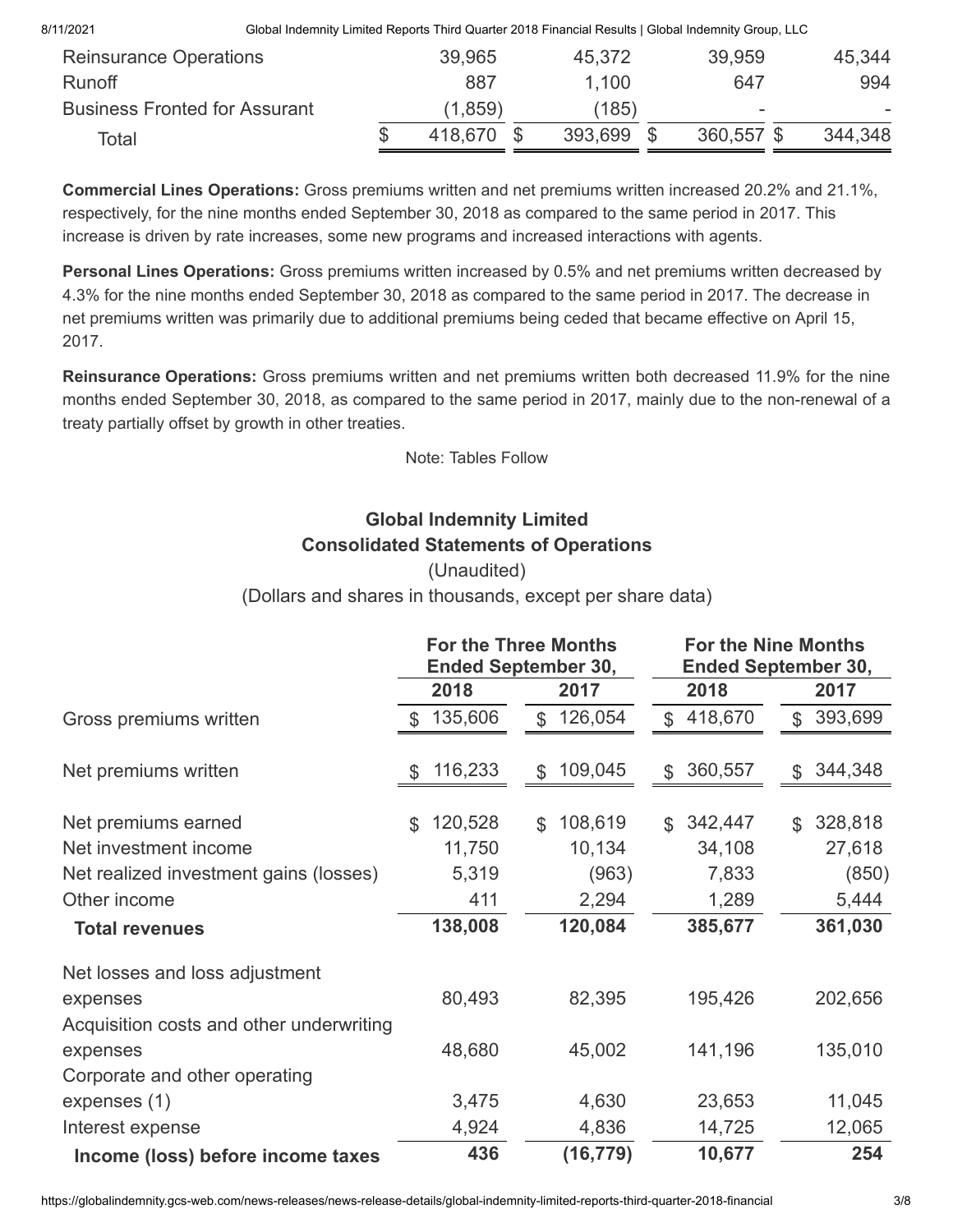| 8/11/2021 |  |
|-----------|--|

8/11/2021 Global Indemnity Limited Reports Third Quarter 2018 Financial Results | Global Indemnity Group, LLC

| Income tax benefit                              | (3,292)    |             | (7, 855) |                    | (5,944) |            | (13,193) |
|-------------------------------------------------|------------|-------------|----------|--------------------|---------|------------|----------|
| <b>Net income (loss)</b>                        | 3,728      |             | (8,924)  | $\mathbf{\hat{s}}$ | 16,621  | \$         | 13,447   |
| Weighted average shares outstanding-<br>basic   | 14,100     |             | 17,343   |                    | 14,083  |            | 17,332   |
| Weighted average shares outstanding-<br>diluted | 14,347     |             | 17,343   |                    | 14,321  |            | 17,685   |
| Net income (loss) per share – basic             | \$<br>0.26 | \$          | (0.51)   | \$                 | 1.18    | \$         | 0.78     |
| Net income (loss) per share - diluted<br>(2)    | \$<br>0.26 | $\mathbf s$ | (0.51)   | \$                 | 1.16    | $\sqrt{3}$ | 0.76     |
| <b>Combined ratio analysis: (3)</b>             |            |             |          |                    |         |            |          |
| Loss ratio                                      | 66.8       |             | 75.9     |                    | 57.1    |            | 61.6     |
| Expense ratio                                   | 40.4       |             | 41.4     |                    | 41.2    |            | 41.1     |
| Combined ratio                                  | 107.2      |             | 117.3    |                    | 98.3    |            | 102.7    |

*(1) Corporate and other operating expenses include \$13.3 million of expenses related to the restructuring of debt for the nine months ending September 30, 2018.*

- *(2) For the quarter ended September 30, 2017, diluted loss per share is the same as basic loss per share since there was a net loss for the period.*
- *(3) The loss ratio, expense ratio and combined ratio are GAAP financial measures that are generally viewed in the insurance industry as indicators of underwriting profitability. The loss ratio is the ratio of net losses and loss adjustment expenses to net premiums earned. The expense ratio is the ratio of acquisition costs and other underwriting expenses to net premiums earned. The combined ratio is the sum of the loss and expense ratios.*

# **GLOBAL INDEMNITY LIMITED CONSOLIDATED BALANCE SHEETS**

(Dollars in thousands)

|                                                             | (Unaudited)   |              |
|-------------------------------------------------------------|---------------|--------------|
|                                                             | September 30, | December 31, |
| <b>ASSETS</b>                                               | 2018          | 2017         |
| <b>Fixed Maturities:</b>                                    |               |              |
| Available for sale securities, at fair value                |               |              |
| (amortized cost: 2018 - \$1,299,656 and 2017 - \$1,243,144) | 1,273,681 \$  | 1,241,437    |
| Equity securities:                                          |               |              |
| At fair value (cost: 2018 - \$137,554 and 2017 - \$124,915) |               |              |

https://globalindemnity.gcs-web.com/news-releases/news-release-details/global-indemnity-limited-reports-third-quarter-2018-financial 4/8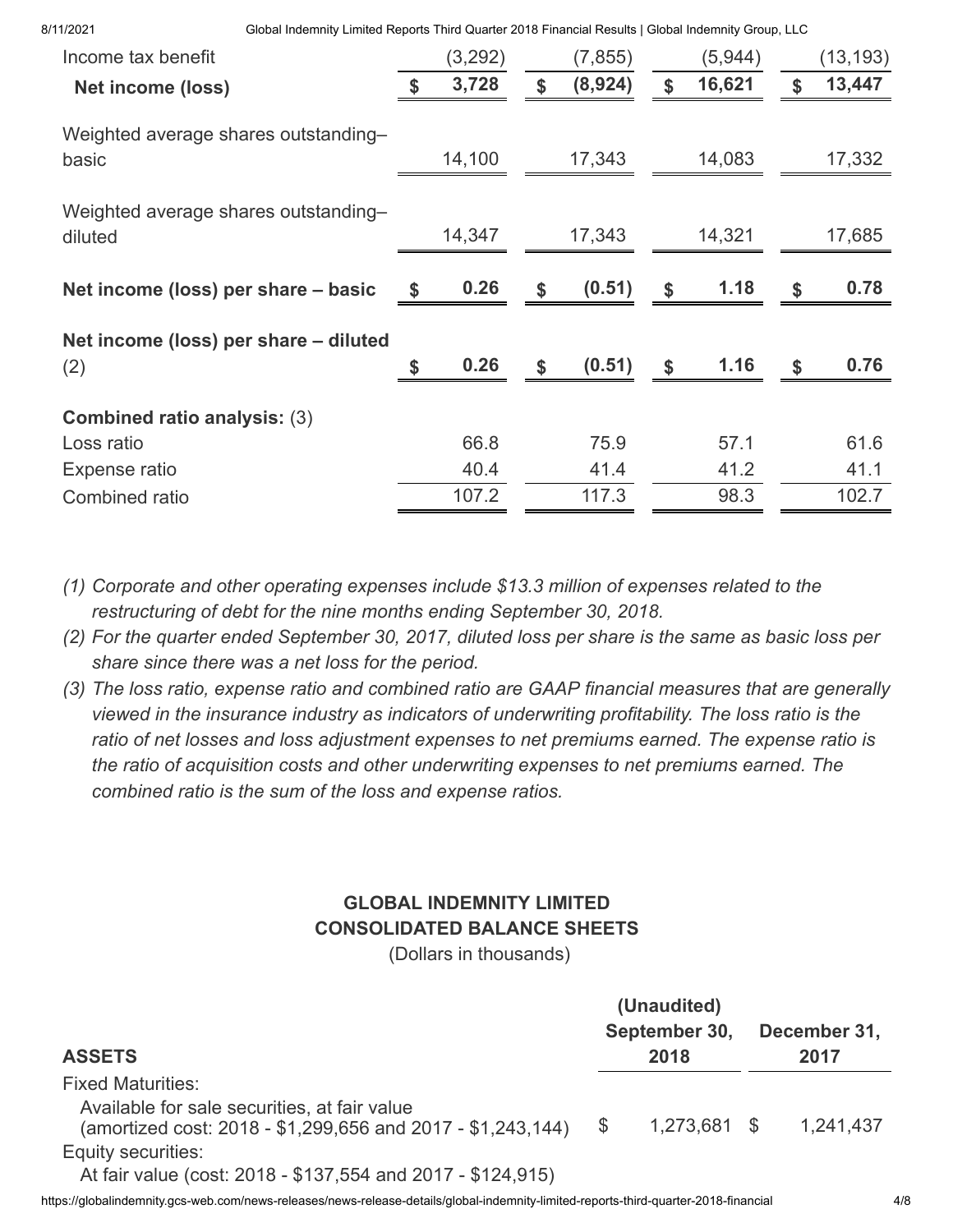|                                                                                                                                                                                                                                                                                                                                                   | 137,554         |       | 140,229   |
|---------------------------------------------------------------------------------------------------------------------------------------------------------------------------------------------------------------------------------------------------------------------------------------------------------------------------------------------------|-----------------|-------|-----------|
| Other invested assets                                                                                                                                                                                                                                                                                                                             | 85,268          |       | 77,820    |
| <b>Total investments</b>                                                                                                                                                                                                                                                                                                                          | 1,496,503       |       | 1,459,486 |
| Cash and cash equivalents                                                                                                                                                                                                                                                                                                                         | 40,646          |       | 74,414    |
| Premiums receivable, net                                                                                                                                                                                                                                                                                                                          | 84,641          |       | 84,386    |
| Reinsurance receivables, net                                                                                                                                                                                                                                                                                                                      | 96,534          |       | 105,060   |
| Funds held by ceding insurers                                                                                                                                                                                                                                                                                                                     | 50,805          |       | 45,300    |
| Federal income taxes receivable                                                                                                                                                                                                                                                                                                                   | 10,758          |       | 10,332    |
| Receivable for securities sold                                                                                                                                                                                                                                                                                                                    |                 |       | 1,543     |
| Deferred federal income taxes                                                                                                                                                                                                                                                                                                                     | 35,675          |       | 26,196    |
| Deferred acquisition costs                                                                                                                                                                                                                                                                                                                        | 64,538          |       | 61,647    |
| Intangible assets                                                                                                                                                                                                                                                                                                                                 | 22,152          |       | 22,549    |
| Goodwill                                                                                                                                                                                                                                                                                                                                          | 6,521           |       | 6,521     |
| Prepaid reinsurance premiums                                                                                                                                                                                                                                                                                                                      | 22,976          |       | 28,851    |
| Other assets                                                                                                                                                                                                                                                                                                                                      | 26,297          |       | 75,384    |
| <b>Total assets</b>                                                                                                                                                                                                                                                                                                                               | \$<br>1,958,046 | \$    | 2,001,669 |
| <b>LIABILITIES AND SHAREHOLDERS' EQUITY</b><br><b>Liabilities:</b>                                                                                                                                                                                                                                                                                |                 |       |           |
| Unpaid losses and loss adjustment expenses                                                                                                                                                                                                                                                                                                        | \$<br>608,607   | \$    | 634,664   |
| Unearned premiums                                                                                                                                                                                                                                                                                                                                 | 297,630         |       | 285,397   |
| Ceded balances payable                                                                                                                                                                                                                                                                                                                            | 16,612          |       | 10,851    |
| Payables for securities purchased                                                                                                                                                                                                                                                                                                                 | 4,942           |       |           |
| <b>Contingent commissions</b>                                                                                                                                                                                                                                                                                                                     | 8,076           |       | 7,984     |
| Debt                                                                                                                                                                                                                                                                                                                                              | 282,086         |       | 294,713   |
| <b>Other liabilities</b>                                                                                                                                                                                                                                                                                                                          | 37,767          |       | 49,666    |
| <b>Total liabilities</b>                                                                                                                                                                                                                                                                                                                          | 1,255,720       |       | 1,283,275 |
| <b>Shareholders' equity:</b><br>Ordinary shares, \$0.0001 par value, 900,000,000 ordinary<br>shares authorized; A ordinary shares issued:10,164,291 and<br>10,102,927 respectively; A ordinary shares outstanding:<br>10,089,507 and 10,073,376, respectively; B ordinary shares<br>issued and outstanding: 4,133,366 and 4,133,366, respectively | 2               |       | 2         |
| Additional paid-in capital                                                                                                                                                                                                                                                                                                                        | 437,124         |       | 434,730   |
| Accumulated other comprehensive income, net of taxes                                                                                                                                                                                                                                                                                              | (23, 829)       |       | 8,983     |
| Retained earnings                                                                                                                                                                                                                                                                                                                                 | 292,001         |       | 275,838   |
| A ordinary shares in treasury, at cost: 74,784 and 29,551                                                                                                                                                                                                                                                                                         |                 |       |           |
| shares, respectively                                                                                                                                                                                                                                                                                                                              | (2, 972)        |       | (1, 159)  |
| Total shareholders' equity                                                                                                                                                                                                                                                                                                                        | 702,326         |       | 718,394   |
| Total liabilities and shareholders' equity                                                                                                                                                                                                                                                                                                        | \$<br>1,958,046 | $\$\$ | 2,001,669 |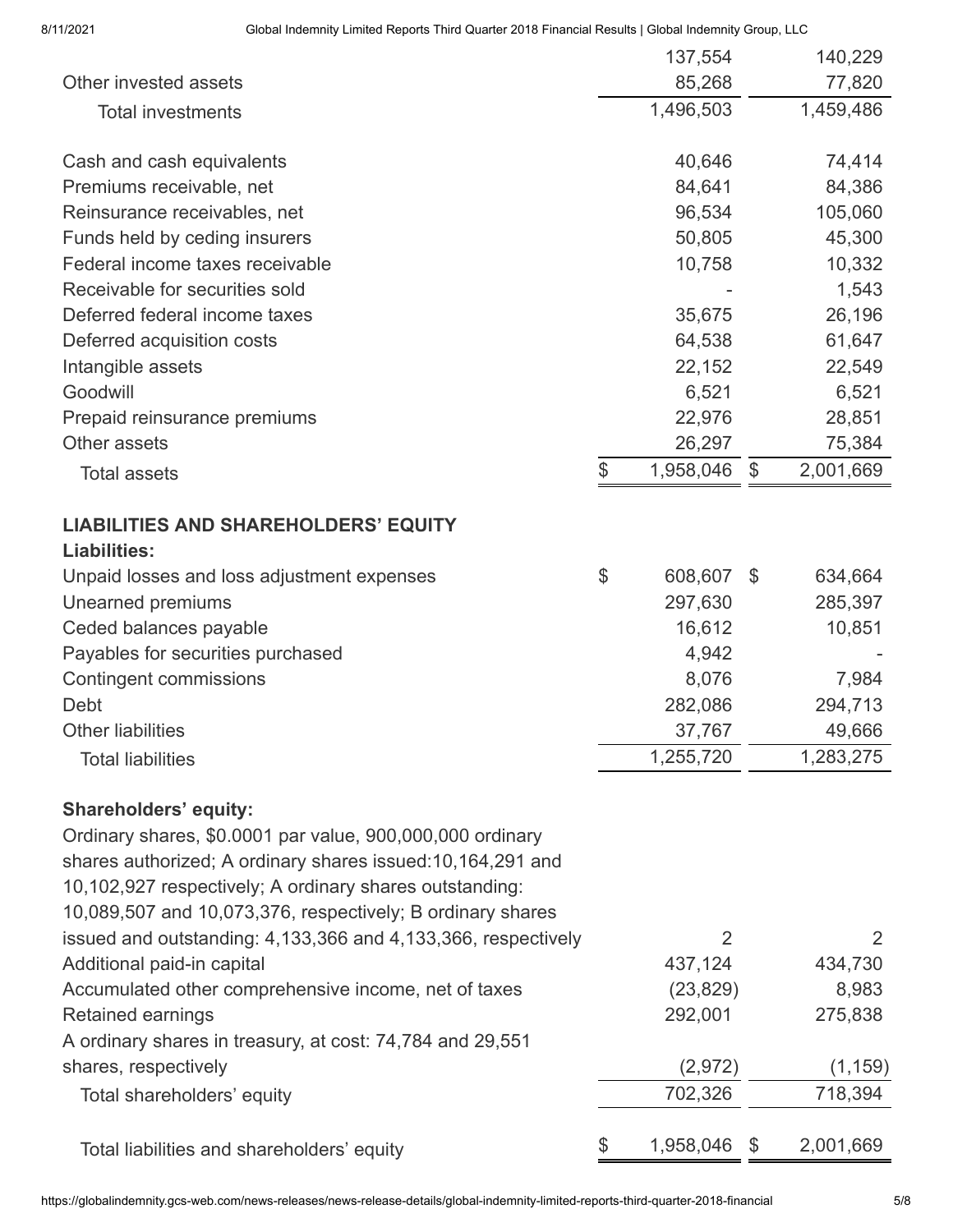## **GLOBAL INDEMNITY LIMITED SELECTED INVESTMENT DATA**

(Dollars in millions)

|                                                      | <b>Market Value as of</b> |              |                                      |         |  |  |
|------------------------------------------------------|---------------------------|--------------|--------------------------------------|---------|--|--|
|                                                      |                           | (Unaudited)  |                                      |         |  |  |
|                                                      |                           |              | September 30, 2018 December 31, 2017 |         |  |  |
| <b>Fixed maturities</b>                              | \$                        | $1,273.7$ \$ |                                      | 1,241.4 |  |  |
| Cash and cash equivalents                            |                           | 40.6         |                                      | 74.4    |  |  |
| Total bonds and cash and cash equivalents            |                           | 1,314.3      |                                      | 1,315.8 |  |  |
| Equities and other invested assets                   |                           | 222.8        |                                      | 218.1   |  |  |
| Total cash and invested assets, gross                |                           | 1,537.1      |                                      | 1,533.9 |  |  |
| Receivable (payable) for securities sold/(purchased) |                           | (4.9)        |                                      | 1.5     |  |  |
| Total cash and invested assets, net                  | \$                        | 1,532.2      |                                      | 1,535.4 |  |  |

| Net change in unrealized investment losses<br>Total investment return | (Unaudited)<br><b>Nine Months Ended</b><br>September 30, 2018(a) |  |  |  |  |
|-----------------------------------------------------------------------|------------------------------------------------------------------|--|--|--|--|
| Net investment income                                                 | \$<br>34.1                                                       |  |  |  |  |
| Net realized investment gains                                         | 7.8                                                              |  |  |  |  |
| Net realized and unrealized investment returns                        | (25.8)<br>(18.0)                                                 |  |  |  |  |
|                                                                       | \$<br>16.1                                                       |  |  |  |  |
| Average total cash and invested assets                                | \$<br>1,533.8                                                    |  |  |  |  |
| Total investment return % annualized                                  | 1.4%                                                             |  |  |  |  |

*(a) Amounts in this table are shown on a pre-tax basis.*

### **GLOBAL INDEMNITY LIMITED SUMMARY OF OPERATING INCOME**

(Unaudited)

(Dollars and shares in thousands, except per share data)